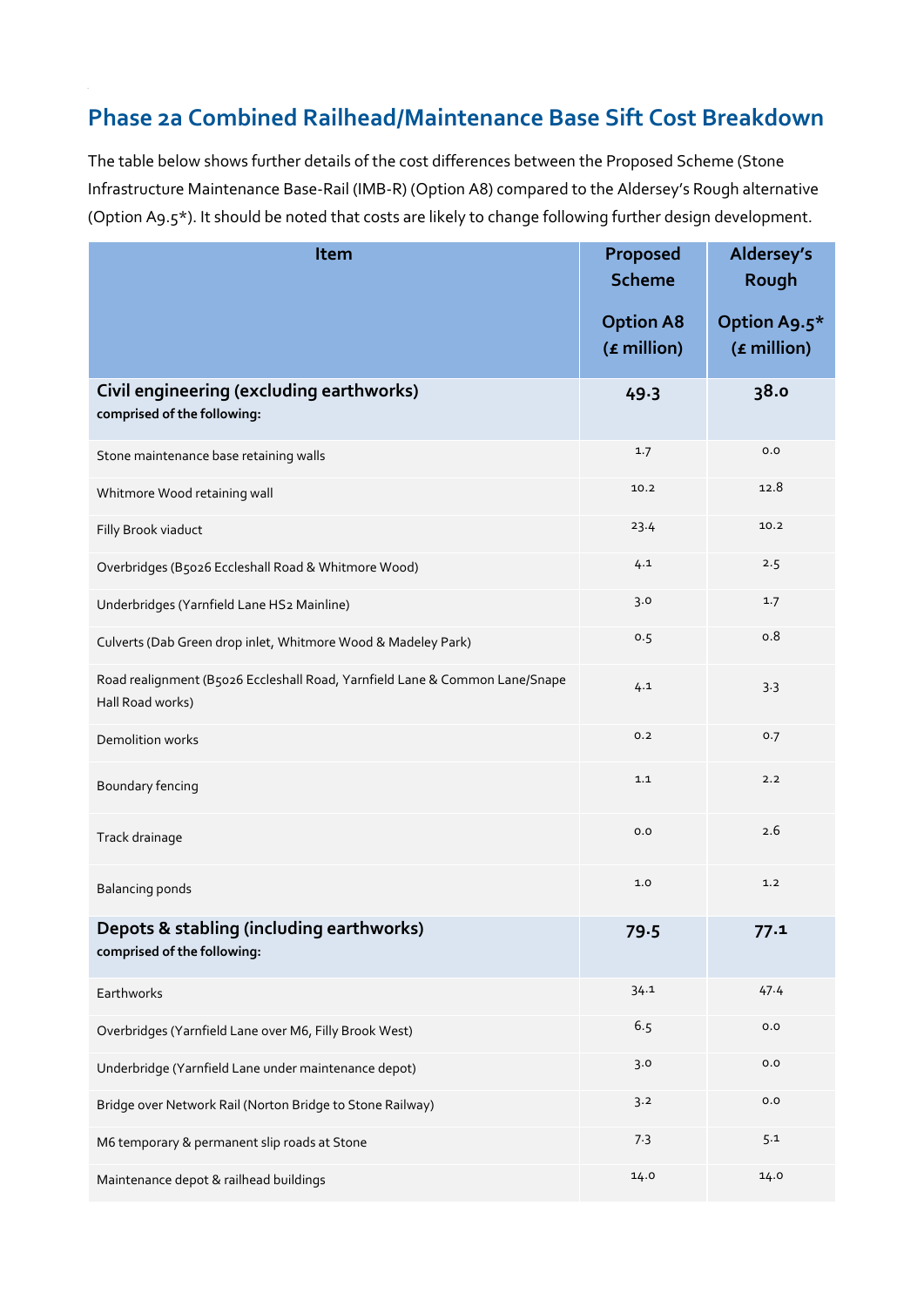| External & enabling works                                                                                                          | 11.4  | 10.6    |
|------------------------------------------------------------------------------------------------------------------------------------|-------|---------|
| Aldersey's Rough - Civils (increase against Proposed<br>Scheme)<br>comprised of the following:                                     |       | 33.0    |
| Retaining walls (Network Rail / HS2 dividing wall & flood defence wall)                                                            |       | 5.6     |
| Overbridges (Manor Road South & Stoke to Market Drayton railway crossing)                                                          |       | 2.8     |
| Underbridge (Farm access track under maintenance depot tracks)                                                                     |       | 5.7     |
| Culverts                                                                                                                           |       | 1.6     |
| Civils structures railway possession costs                                                                                         |       | 9.9     |
| Modifications to Keele motorway service area, including traffic management                                                         |       | 7.4     |
| Aldersey's Rough - utility diversions, landscaping &<br>planting (increase against Proposed Scheme)<br>comprised of the following: |       | 18.9    |
| Utility diversions                                                                                                                 |       | 12.0    |
| Landscaping & planting                                                                                                             |       | 6.9     |
| <b>Rail Systems</b><br>comprised of the following:                                                                                 | 9.2   | 12.2    |
| HS2 track crossover, turnouts & connection                                                                                         | 3.0   | 5.2     |
| Network Rail track crossover, turnouts & connection                                                                                | 5.8   | 5.5     |
| Maintenance depot - fixed diamond crossings                                                                                        | 0.4   | 1.5     |
| <b>Indirect Costs</b>                                                                                                              | 22.8  | 29.6    |
| <b>Sub-total: Construction &amp; Indirect Costs:</b>                                                                               | 160.8 | 208.8   |
| Sub-total difference:                                                                                                              |       | $-48.0$ |
| Land & Property (increase against Proposed Scheme)                                                                                 |       | 1.2     |
| <b>Efficiency Adjustment</b>                                                                                                       |       | $-9.8$  |
| <b>Total Difference:</b>                                                                                                           |       | 39.4    |
| Contingency (40%)                                                                                                                  |       | 15.7    |
| <b>Total cost difference from Proposed Scheme:</b>                                                                                 |       | 55.1    |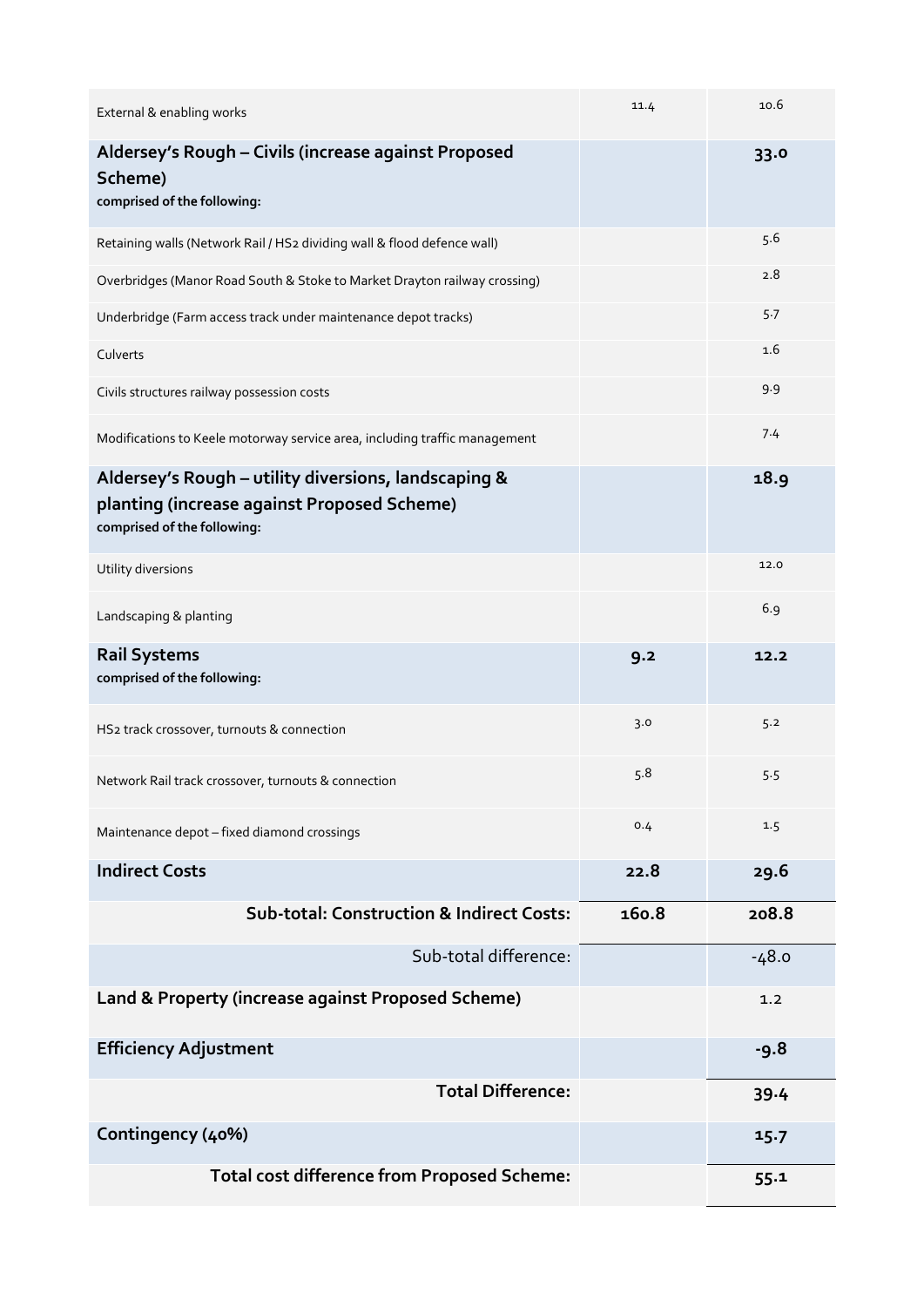## **Notes:**

- Paragraph 8.7.1 of the published Sift Report (November 2017) Document R2(47) reported the estimated cost for the civil engineering elements of the Aldersey's Rough Option as approximately £+38M compared to the Proposed Scheme (Stone). That additional sum results from the further civils, utility diversions and planting costs (at £33M and £18.9M respectively) that would be incurred in order to construct the Aldersey's Rough alternative and connect it to the existing railway and road network.
- "Proposed Scheme" refers to the Phase 2a hybrid Bill scheme as deposited in July 2017. These costs therefore do not reflect changes to the Proposed Scheme, as part of an Additional Provision (AP) deposited in March 2018, such as the replacement of the Filly Brook viaduct with the Norton Bridge to Stone Railway viaduct. The AP changes do not materially affect the costings shown in this schedule.
- Aldersey's Rough Option 9.5\* assumes that additional maintenance loops at Pipe Ridware would not be required. Therefore no costs have been included in this costs comparison for such additional maintenance loops. Demolition costs for Aldersey's Rough Option 9.5\* include the following structures on the out of use section of the Stoke to Market Drayton railway line: West Coast mainline overbridge, Manor Road overbridge, a farm access overbridge and a farm access underbridge.
- The additional boundary fencing costs for Aldersey's Rough Option 9.5\* are due to an increase in the length of fencing required relative to Stone Option A8.
- The costs for additional track drainage for Aldersey's Rough Option 9.5\* are due to an increase in the length of railway track relative to Stone Option A8.
- The additional earthworks costs for Aldersey's Rough Option 9.5\* relative to Option A8 are due to the increase in volume and cost of the fill requirements at Aldersey Rough resulting from the difference in topography between Stone and Aldersey Rough.
- The costs for culverts at Aldersey's Rough Option 9.5\* are an allowance for six new culverts.
- The civils structures railway possession costs for Aldersey's Rough Option 9.5\* include track possessions associated with the installation of a new double track bridge deck over West Cost Mainline.
- Utility diversions for Aldersey's Rough Option 9.5\* include an allowance for the diversion of one 132kv and three 11kv overhead lines.
- Landscaping, planting and utility diversion costs included in the hybrid Bill scheme at Stone would still be required for HS2 mainline works even if the railhead and maintenance depot were to be located at Aldersey's Rough and these are reflected in the table.
- Indirect Costs include HS2 corporate costs, project management, design development & insurances. They are calculated as a standard percentage increase which is applied across all project costs.
- The Efficiency Adjustment represents expected opportunity cost savings associated with the direct and indirect costs.